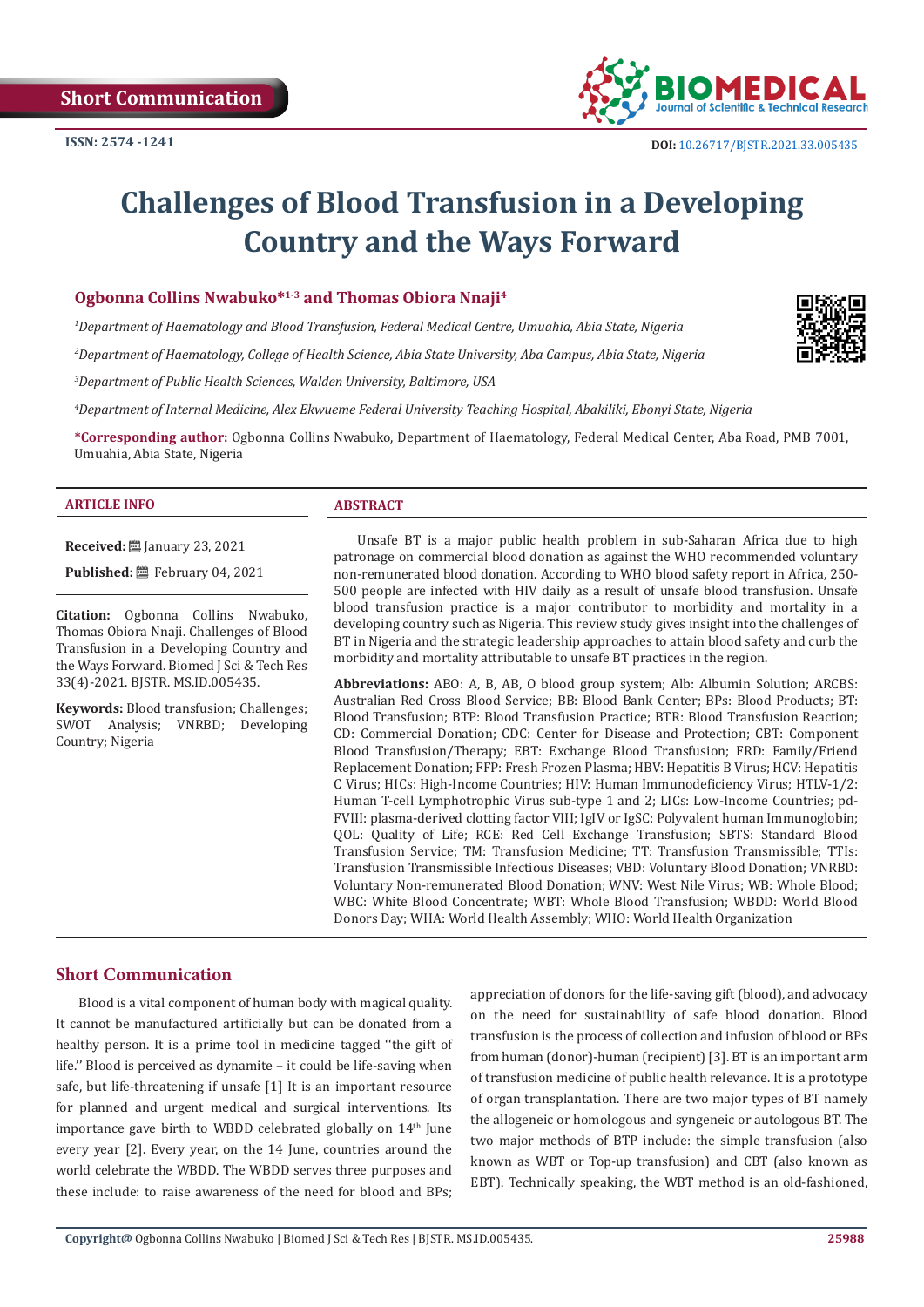crude, unsafe manual (analogue) mode of administering blood while the CBT is the current, safer automated (digital) method of blood administration. It is actually the CBT that qualifies blood as a gift of life. Blood can only be a gift for life when it is safe for transfusion.

The components derivable from blood include red cell concentrates, WBC or Granulocyte concentrates, Platelet concentrates, FFP (recovered from WB or sourced by Apheresis), pd-FVIII, IgIV or Ig SC, Alb, cryoprecipitates , and other cryosupernatants (Table 1)[4].

**Table 1:** The major BPs produced by ARCBS and their clinical indications, storage conditions, average volume and method of production [4].

| <b>Serial Number</b> | <b>BPs</b>                                            | <b>Indications</b>                                                                                       | <b>Storage Condition</b>   | Volume (ml)                                | <b>Production method</b>          |
|----------------------|-------------------------------------------------------|----------------------------------------------------------------------------------------------------------|----------------------------|--------------------------------------------|-----------------------------------|
|                      | Un-refrigerated whole<br>blood.<br>leukocyte-depleted | Limited uses, shock                                                                                      | 24h at 20-24 °C            | $450 \pm 10\%$                             | WB derived                        |
| 2                    | Red Cell Concentrate                                  | Anemia, Blood loss                                                                                       | 42 days at 2-6 $\degree$ C | >240                                       | Typically WB derived              |
| 3                    | Platelet Concentrate                                  | Bleeding due to platelet deficiency,<br>decreased platelet production, or<br>decreased platelet function | 5 days at 20-24 °C         | 100-400<br>(Apheres) > 160<br>(Buffy Coat) | Apheresis or Buffy<br>Coat method |
| $\overline{4}$       | Fresh Frozen Plasma                                   | Coagulopathy where the specific<br>factor is not available. Replacement<br>of specific plasma protein.   | 12 months at $\leq$ -25 °C | 250-334 (can range)<br>up to 750)          | Apheresis or WB<br>separation     |
| 5                    | Cryodepleted plasma                                   | Plasma exchange, particularly for<br>TTP                                                                 | 12 months at $\leq$ -25 °C | 255±10%                                    | Apheresis or WB<br>separation     |
| 6                    | Cryoprecipitate                                       | Fibrinogen deficiency                                                                                    | 12 months at $\le$ -25 °C  | 30-40                                      | Apheresis or WB<br>separation     |

A safe Blood is blood voluntarily (non-remunerated) donated by a healthy adult (18-60 years) donor without risk to his health, and the donor meets the health and screening criteria without transmitting TT diseases or causing other adverse effects such as BTR to the recipient. The indicators of ''safety'' in blood for transfusion are the mode of donation (whether it is paid or unpaid); health status of the donor; age of the donor and risk status (for donor and recipient). SBTS, therefore, encompasses blood donor clinic, voluntary blood donor pool, screening of donors' blood, blood banking, and provision of safe blood (Figure 1). A SBTS center must establish measures to protect the donor and recipient before it is certified as a carrying out safe BTP. The standard operating procedures for processing a blood in order to attain safety occur in the BB. The BB is a place where blood collection (donation), screening (i.e., infectious diseases and compatibility testing) and storage are carried out. Prospective donors are screened for possible TTIs (such as HIV, HBV, HCV, Syphilis, HTLV-1/2, CMV, Parvovirus, Malaria, WNV, Trypanosomiasis, and others) in the BB. The facilities for autologous blood, apart from homologous

(allogeneic) blood are found in the BB. A modern BB provides facilities such as apheresis machines for RCE, plasmapheresis, cytapheresis, coagulation disorders, just to mention a few. An ideal BB must have a receiving, testing, storage and distribution units. Between these four major units there must be a preparatory and ordering units. The patient and donor specimen are received in the ''receiving unit'' while the BPs come into BB through the receiving unit and move out via the distribution unit (Figure 1). There are two major goals SBTP strives to achieve in TM. The first one is to ensure the safety of the donor while the second one is to ensure the safety of recipient. There are three measures adopted to maintain safety of the donor (what may be termed inclusion and exclusion criteria for prospective blood donors). They include: hemoglobin estimation (13.5g/dL in Male; 12.5g/dL in Females); volume of blood donated at a given time and donation interval: (3-4 times per annum). In addition, there are four measures adopted to ensure safety of the recipient (otherwise known as the donor-selection criterion) include:



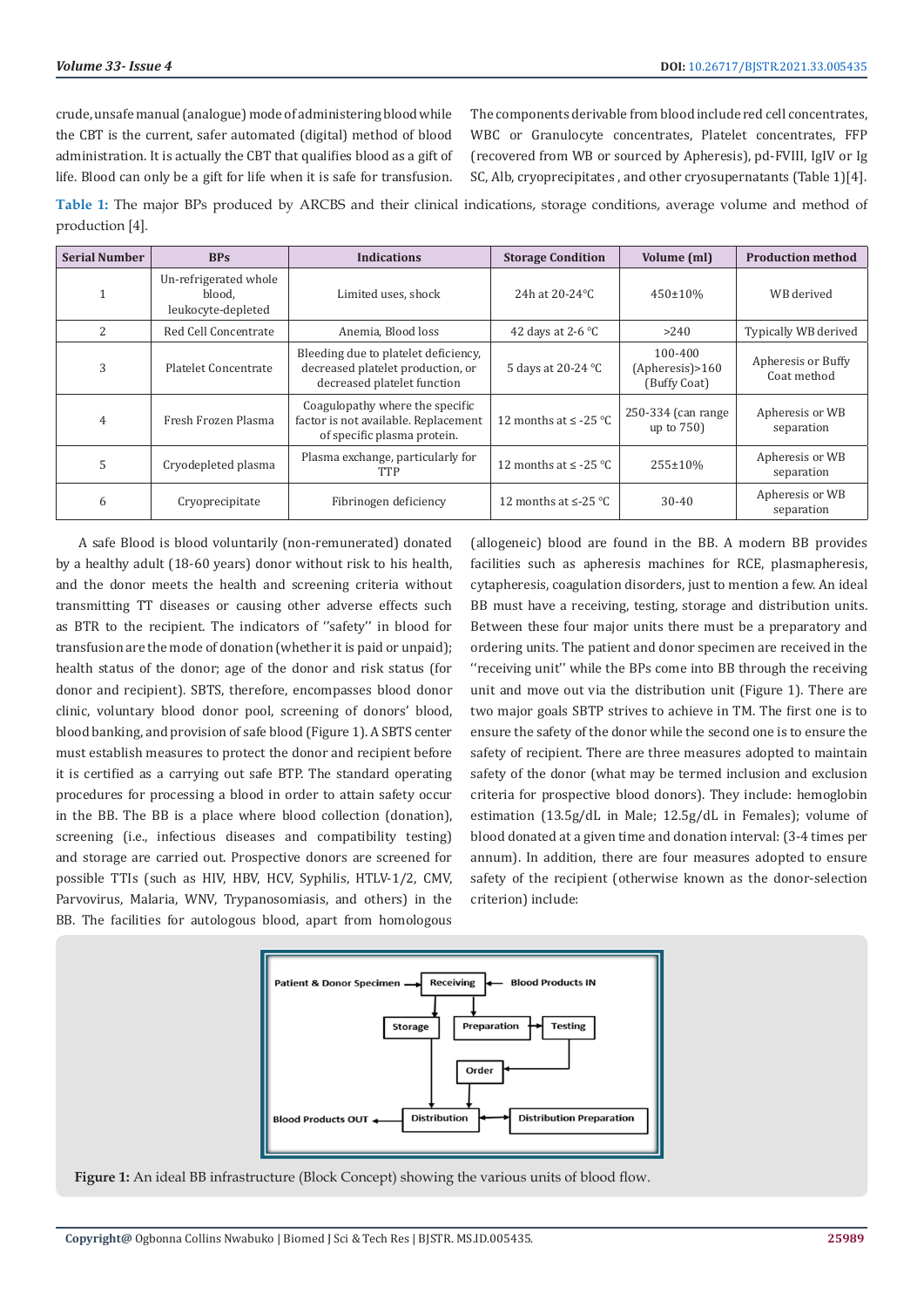1) ABO-Rh blood grouping and cross-matching before transfusion. Group-specific blood transfusion is the topmost priority of SBT in this criterion.

**2) Screening test:** Donor blood is subjected to screening tests against infectious agents.

**3) Blood Storage:** the suitability of anticoagulant-containing blood container is a vital component of SBTP.

4) Tests to handle complications of BTR (Rhesus-ABO antibodies test) as in ABO-Rh or inter-donor incompatibilities.

In Safe BTP, CBT is the rule- only deficient blood component in a recipient is replaced with the donor's blood. This mechanism saves blood wastage as one unit of blood can provide several BPs. Safe BT is a palliative intervention as it can improve the QOL of the severely anemic dying patient.In order to sustain Safe BTP, VNRBD pool is recognized globally as the safest source of blood. The WHO recognized VNRBD as the foundation for safe, sustainable, sufficient and secured blood [5-6]. The sustainability of safe blood self-sufficiency via VNRBD can be achieved by the implementation of the WHO recommendations. This recommendation forms part of the SDG-3 agenda [7]. These WHO recommendations also known as the WHO resolution on safe blood are enshrined in WHA.

**1) WHA 28.72 (1975):** Utilization and supply of human blood and blood products [8]

**2) WHA 56.30 (2003):** Global health-sector strategy for HIV/AIDS [9]

**3) WHA 58.13 (2005):** Blood safety: proposal to establish WBDD [2]

**4) WHA 63.12 (2010):** Availability, safety and quality of blood products [10]

- 5) Melbourne Declaration of 100% VNRBD (June 2009) [11]
- 6) WHO Global Blood Safety Network [12]

These WHA resolutions are needed in order to ensure security, safety and sufficiency of blood to all patients.

### **Epidemiology**

The WHO recommends blood donation by 1% of any given population as the minimum requirement needed to meet the nation's most basic needs in order to ensure sustainable sufficiency in safe blood. About 112.5 million blood donations of blood are collected globally annually out of which 50% occur in HICs of the world. About 57 countries have achieved 100% in VNRBD. The average blood donation in LICs is fifteen times lower than their HICs counterparts as in 2006 [13]. Globally, more than seventy countries have a blood donation rate < 1% (10 per 1000 persons). In Africa only 40% (3.2 million as against 8.0 million) of the minimum requirement of BD was met in 2006. In Nigeria, 33.3% (0.5 million as against 1.5 million) of the minimum requirement of blood was met in 2006 [14]. The 3 Forms of Blood Donation according to definitions on blood safety endorsed by WHO Expert Groups include: VNRBD –( altruistic giving, non-remunerated, for life-saving);Family/Friend Replacement Donation (FRD), which is a donation on goodwill, to save cost and Commercial (Paid) Donation (CD)- which is majorly for financial gratification [15]. In Nigeria public healthcare sectors, 75% of blood donations are FRD while 25% are sourced commercially. The reverse is the case in private sectors where CD (75%) is the major source of blood donation while 25% are contributed by FRD. The VNRBD contribution to blood pool in Nigeria is negligible [14].

#### **SWOT Analysis of BT in Nigeria**

The acronym 'SWOT' connotes Strengths, Weaknesses, Opportunities, and Threats. The hindrances to conducting successful safe BTP in Nigeria are the challenges. These challenges are categorized under the weaknesses and threats to safe BTP in Nigeria. The challenges include

#### **Lack of Enabling Environment for VNRBD such as** :

i. Poor health promotion- no strong advocacy for 100% VNRBD.

- ii. Failure to establish a VBD program.
- iii. Poor legislation (policy) on Safe BTP.
- iv. Poor funding.

v. Poor infrastructures: an ideal hospital transfusion service workflow status is still a far cry.

vi. Lack of modern facilities for CBT – no apheresis or cold centrifuge machine.

vii. Lack of adequate manpower – specialist staff with marketing and communication skills for education and motivation.

viii. Poor documentation- No database and Information management system.

ix. Poor quality control system.

x. No emergency preparedness response plan.

**Challenges due to choice of Blood Donation:** The CD and FRD are predominant sources of blood in Nigeria as against VNRBD which is predominant in developed countries. CD is illegal, lacks documentation and predisposed to TTI [1,3,14,16].

**Challenges due to High Prevalence of TTIs:** The high prevalence of TTIs in the general/donor population is a strong set-back to achieving SBT. This is not usually the case with routine VNRBD.

**Blood Supply Deficit:** There is a need to invest more money in transfusion medicine in LICs to achieve the minimum requirement of sustainability, security, safety and sufficiency in blood transfusion. The NBTS (established in 2005) in Nigeria is moribund due to poor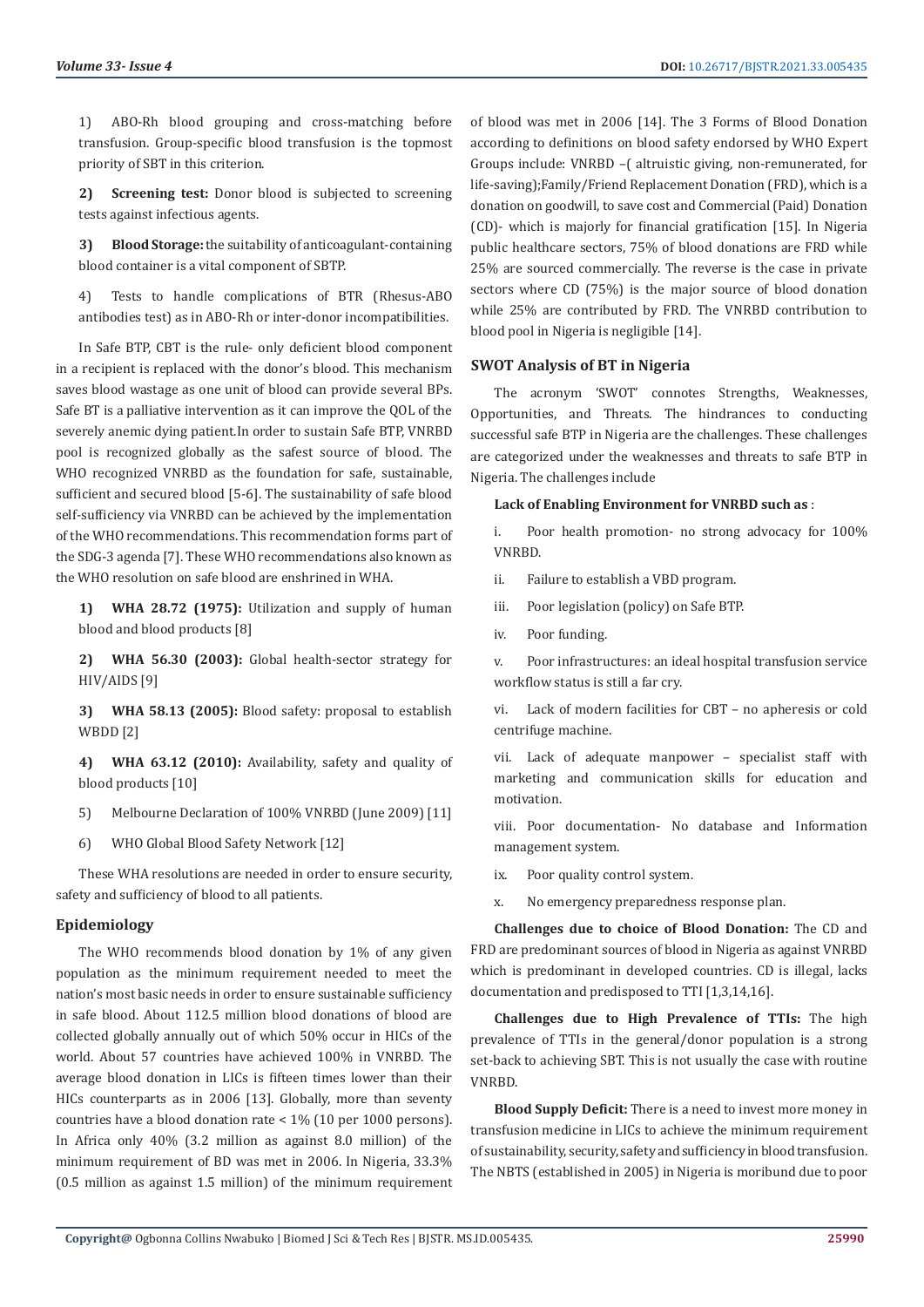funding and leadership failure. This accounts for the gross supply deficit in the NBTS centre (< 4% eligible donors donate blood).

**Blood Storage Deficit:** Prolong blood storage: routine cold storage of blood in BB leads to deterioration of red blood cell quality, a condition leading to storage-induced damage to red cell membranes. This can lead to pulmonary hypertension, venous thromboembolism, and Transfusion-Related Acute Lung Inflammation [4].

#### **Donor Unit Processing:**

**a. Mismatch of ABO-Rhesus Blood Groups:** Transfusion medicine is a crucial arm of Forensic pathology. It can be used to

determine the origin of the peoples that make up a population. In condition where the blood is not accurately typed before transfusion, this could lead to adverse blood reaction – BTR.

**b. Screening for TTIs:** Although the double ELISA and NATs are the standard techniques for screening the major TTIs (HIV, HCV, HBV and Syphilis). However, they are not readily accessible.

**c. Blood Transfusion Reactions:** BTR is one of the adverse effect of mis-match of ABO-Rhesus blood group. This can be immediate or delayed, immune-mediated and non-immune mediated in origin (Figure 2).



Figure 2: BTR showing the various types.

The current global framework on SBT is geared towards 100% VNRBD. This framework has four goals and twenty strategies viz:

**1) Goal A:** Create Enabling Environment for VNRBD – This goal has 3 strategies for its implementation.

**2) Goal B:** Foster culture of VBD – This goal has 7 strategies for its implementation.

**3) Goal C:** Build and maintain safe sustainable VBD Base – This goal has 6 strategies for its implementation.

**4) Goal D:** Provide Quality Donor Services and Care – This goal has 5 strategies for its implementation.

In addition to the above framework, other strategic approaches to improve the scorecard of SBT in a developing country such as Nigeria are to:

**1) Revive the NBTS:** There is a need to revive the NBTS through funding and legislative backing to become fully recognized institution.

2**) Embark on VNR Blood Drive:** Did I hear ''One million safe blood unit initiative'' by the NBTS national co-ordinator?

**3) Improve leadership style-**(Government Commitment): Good health governance from top-down.

**4) Partner/Collaborate with supportive agencies:** such as Donor agencies, Philanthropists, NGOs, multi-lateral health organizations such as WHO, CDC, United Nations, Rotary Club, Red Cross Society National Institute of Health just to mention a few for funding on research in TM.

**5) Safe Blood Transfusion- COVID-19 Era:** There is a need for emergency response readiness in the COVID-19 era as